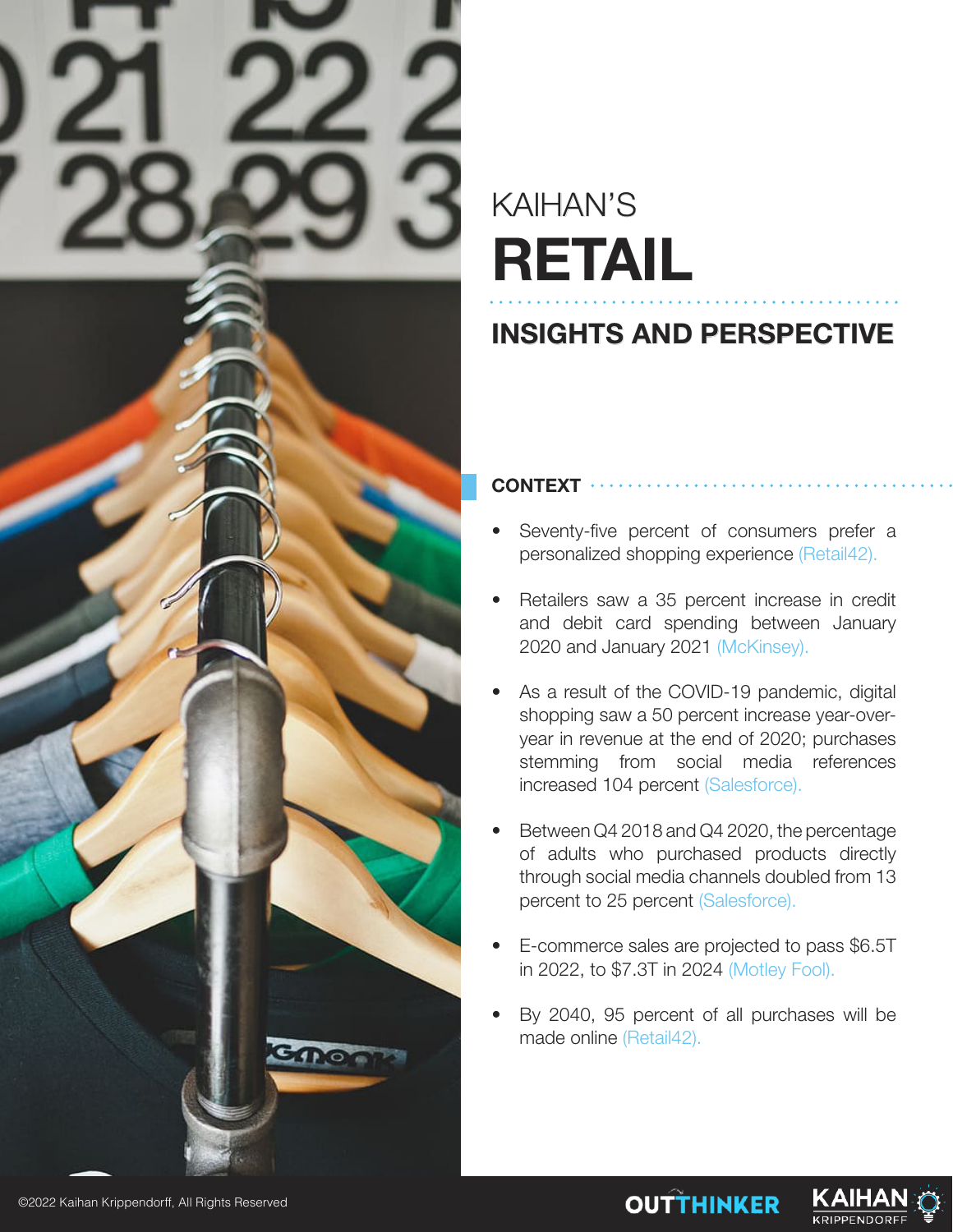#### **TRENDS**

#### **1. Omnichannel Retail**

- With mobile commerce closing in on 50 percent of all digital commerce in the United States, the mobile-first approach to the shopping experience is a growing opportunity (MuleSoft, Gartner).
- Omnichannel retail marries digital touchpoints to physical touchpoints by creating a seamless purchasing experience across multiple devices and multiple locations. Customers who purchase through omnichannel structures spend 15-30 percent more than conventional customers (MuleSoft). Additionally, those same customers tend to interact more often with retailers' channels—most often other digital touchpoints like mobile applications, personalization portals, and others (HBR).
- Outdoor retailer REI found that 75 percent of their customers shopped online or on their app before visiting the store. In a move to be mobile-first, REI offers free Wi-Fi to customers, and equips each in-store sales associate with a mobile device to better assist in-store customers who shopped digitally first (Shopify).
- Warby Parker sells eyeglasses primarily through digital channels, but offers customers valuable product testing experiences, such as libraries, in its retail locations around the United States and Canada (Shopify).

#### **2. New Payment Systems**

- It is expected that by 2024, cash will only account for 12.7 percent of spending, while digital wallets will account for 33.4 percent (Motley Fool).
- Growth in technology and retail have unlocked numerous ways to pay and are carving the way

for even more payment options for customers. Many retail establishments can already accept a variety of digital, contactless forms of payment such as PayPal, MasterCard PayPass, and Android Pay (MuleSoft).

- Biometric authentication as a form of payment is also entering the retail space. In an experiment, 80 percent of people were satisfied using their fingerprint as authentication for contactless payment (Thales).
- At Amazon's Whole Foods locations around Seattle, customers are able to pay for their transaction using their palm print, which is connected digitally to their credit card through Amazon One, the system behind it (Reuters).

#### **3. Personalized Retail Experiences**

- Today, customers expect retail experiences that meet their individual needs. Eighty percent of customers want personalized experiences when they shop (Epsilon). Companies who implement personalization programs successfully have seen 20 percent higher customer satisfaction, a 10-15 percent increase in sales-conversion rates, and a 20-30 percent increase in overall employee engagement (McKinsey).
- Customers are increasingly willing to share personal data with companies if that information will be used to give them offers and discounts in the future (Salesforce). Using data collection, analytics, and implementation tools, companies can create personalized experiences for customers and increase positive interactions at the individual level.
- Members in Nike's NikePlus program are given a number of personalized options to make their Nike experience better: access to an exclusive storefront, one-on-one appointments with Nike experts, and access to Nike by You, which allows members to fully customize their Nike



**KRIPPENDORFI**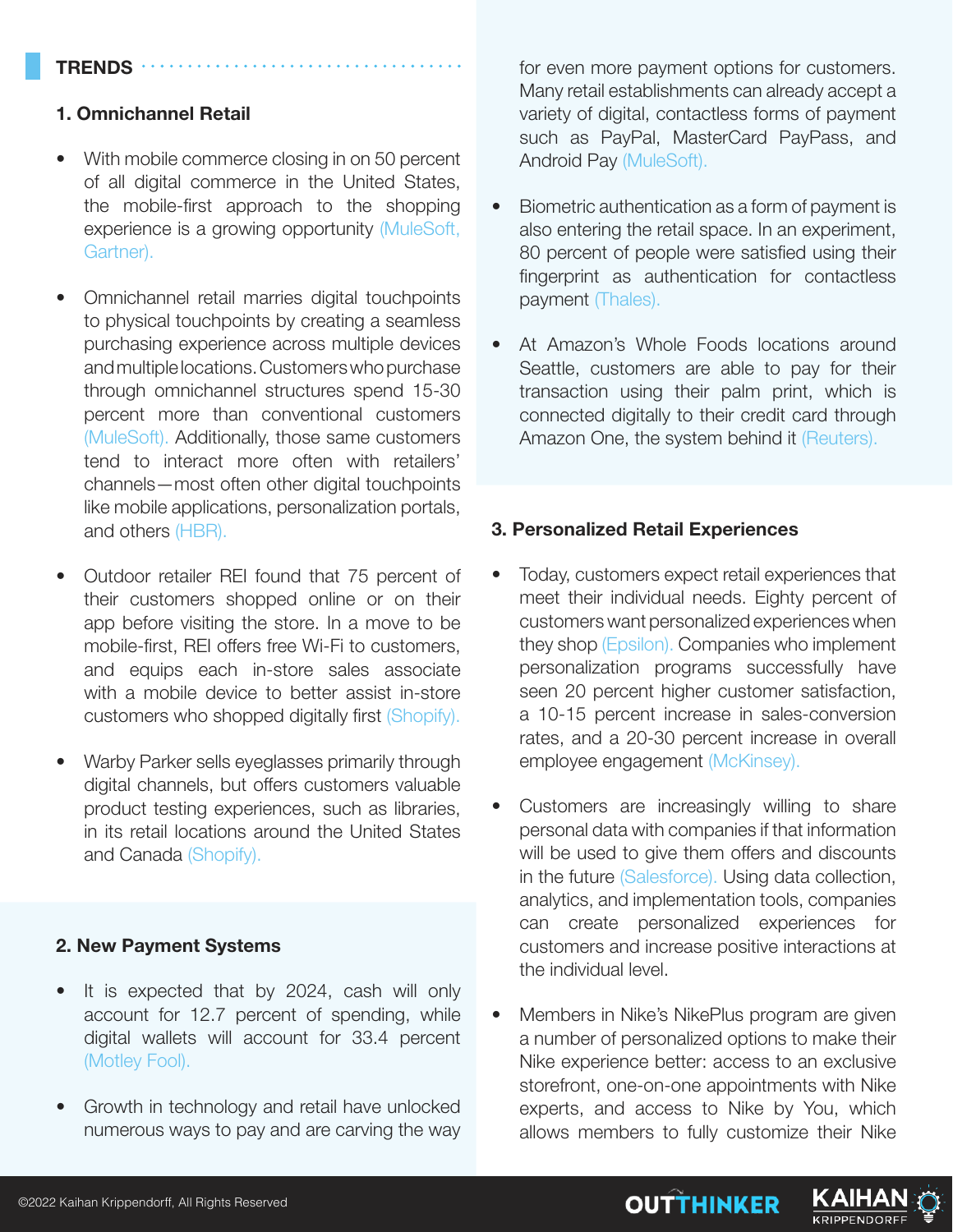shoes and view them in real time (McKinsey).

#### **4. Repurposing Storefronts**

- In correlation with the growth of omnichannel retail strategies, companies are seeing value in redesigning their storefronts to serve a different purpose.
- Customers are spending an increasing amount of time and money online, and visiting stores less often. The retail store must be treated as a brand-building experience rather than a transactional salespoint (McKinsey).
- Successful redesigning of storefronts in a customer-centric way has the potential to increase sales by 10-15 percent and customer satisfaction by 20 percent (McKinsey).
- Capital One is redesigning the meaning of in-person banking with the addition of cafes in which customers and non-customers can commune, collaborate, and caffeinate, all while having banking staff present for services such as financial coaching and account opening (Forbes).
- There is movement in the zero-inventory store (ZIS) category as well, with companies such as Bonobos keeping only display inventory in-store and moving all transactions and fulfilment to the digital space (Forbes); this allows customers to see, touch, and experience products while keeping outstanding inventory and associated costs at a minimum.

| ۰,<br>$\overline{\phantom{a}}$<br>$\sim$ |
|------------------------------------------|
|------------------------------------------|

| Leverage<br><b>Point</b> | "8Ps" of<br><b>Strategy</b>                                                            | <b>Opportunity</b><br>for Disruption | <b>Recommended Leverage Points</b>                                                                                                                                                                            |
|--------------------------|----------------------------------------------------------------------------------------|--------------------------------------|---------------------------------------------------------------------------------------------------------------------------------------------------------------------------------------------------------------|
| Position                 | The shoppers<br>you are<br>targeting and<br>their need that<br>you seek to<br>fulfill. | 3                                    | What methods do you use to collect customer<br>$\bullet$<br>data? How are you offsetting that data collection<br>by providing additional value?                                                               |
| Product                  | The things you<br>sell and the<br>characteristics<br>that give them<br>value.          | 5                                    | How personalized or customizable is your<br>product? Are there features that can be made<br>more customizable?<br>What elements of your product and service add<br>$\bullet$<br>value beyond the item itself? |

**OUTTHINKER**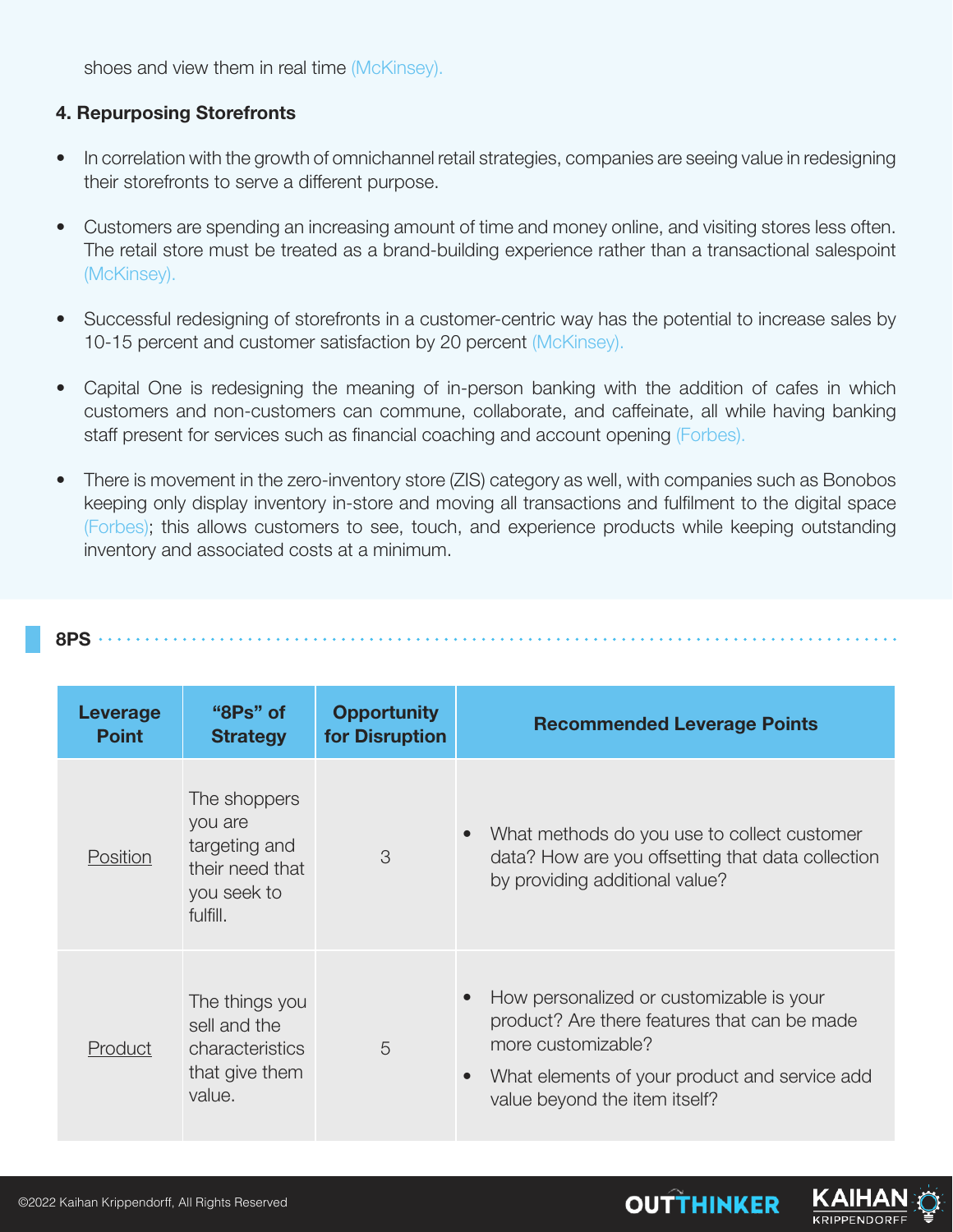| <b>Leverage</b><br><b>Point</b> | "8Ps" of<br><b>Strategy</b>                                                                                             | <b>Opportunity</b><br>for Disruption | <b>Recommended Leverage Points</b>                                                                                                                                                                                                                                                                                                                                                               |
|---------------------------------|-------------------------------------------------------------------------------------------------------------------------|--------------------------------------|--------------------------------------------------------------------------------------------------------------------------------------------------------------------------------------------------------------------------------------------------------------------------------------------------------------------------------------------------------------------------------------------------|
| Promotion                       | How you<br>connect and<br>communicate<br>with current<br>and potential<br>shoppers.                                     | 8                                    | What is your appeal factor to untapped<br>customers?<br>How do you foster loyalty with current<br>customers?<br>How can you use data and analytics to connect<br>$\bullet$<br>customers with products they will want?                                                                                                                                                                            |
| Price                           | How shoppers<br>pay to have<br>your products.                                                                           | 6                                    | What elements of value comprise your pricing?<br>How do each of those elements satisfy the<br>varying needs of your customers?                                                                                                                                                                                                                                                                   |
| Placement                       | Where and<br>how shoppers<br>can view,<br>access, and<br>purchase your<br>products.                                     | $\overline{7}$                       | How can you implement omnichannel<br>experiences into your current sales and marketing<br>channels?<br>How are you optimizing storefronts to embrace a<br>mobile-first approach?                                                                                                                                                                                                                 |
| Physical<br>Experience          | How your<br>product meets<br>the needs and<br>expectations<br>of the<br>shopper.                                        | 9                                    | How do you meet sustainability and<br>$\bullet$<br>accountability expectations of your customers?<br>How does your product and purchase experience<br>exceed expectations of shoppers?<br>What purpose can your retail stores serve above<br>making transactions?                                                                                                                                |
| Processes                       | How you<br>manage your<br>supply chain.<br>How you<br>manage<br>and use the<br>data and<br>information of<br>consumers. | $\overline{7}$                       | How are you garnering customer data currently?<br>Are there other ways for you to collect actionable<br>shopper data?<br>How can you adjust your supply chain capabilities<br>to meet the demand of increasing online sales?<br>How are you adjusting operations to prepare for a<br>mobile-first approach?<br>Are you equipped to handle transactions with<br>varying forms of digital payment? |

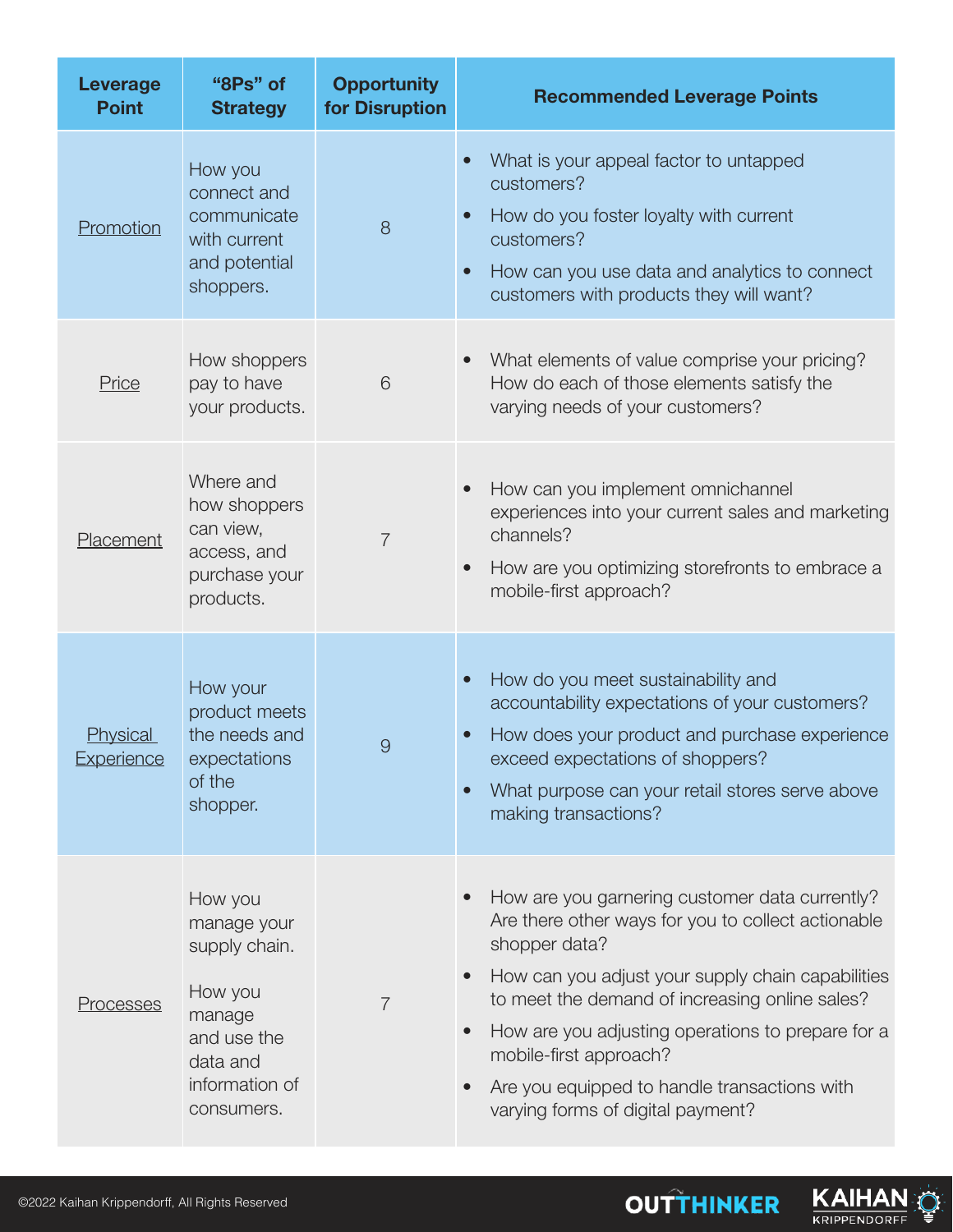| Leverage     | "8Ps" of                                                                                                                      | <b>Opportunity</b> | <b>Recommended Leverage Points</b>                                                                                                                                                                               |
|--------------|-------------------------------------------------------------------------------------------------------------------------------|--------------------|------------------------------------------------------------------------------------------------------------------------------------------------------------------------------------------------------------------|
| <b>Point</b> | <b>Strategy</b>                                                                                                               | for Disruption     |                                                                                                                                                                                                                  |
| People       | The choices<br>you make<br>regarding<br>hiring,<br>organizing,<br>and<br>incentivizing<br>your people<br>and your<br>culture. | 5                  | How do your staff add to the purchase<br>$\bullet$<br>experience of your customers?<br>How can you leverage expertise and talent from<br>$\bullet$<br>within to create personalized experiences for<br>shoppers? |

**OUTTHINKERS**



- Nike is restructuring its business model to satisfy a digital-first, direct-to-consumer strategy, ending partnerships with wholesale chains like Belk, Dillard's, and Zappos (Fast Company).
- In 2020, the athletic and athleisure apparel company saw an 83 percent explosion in digital sales.
- During the pandemic, Nike connected with its customers with free training videos uploaded on YouTube, and made its Nike Training Club app free, gaining 25 million members in Q4 2020.
- Nike also released the Nike Experience app, which connected members in cities to weekly activities, in-house workshops, and events hosted by recognized athletes (Fast Company).



- Shopify provides e-commerce and point-ofsale services to retailers.
- During the pandemic, Shopify targeted businesses most impacted by reduced foot traffic with a suite of tools to launch online retail operations "overnight" (Fast Company).
- In its Shop app, Shopify made local businesses visible to online shoppers in an effort to reduce the impact of reduced foot traffic and to assist shoppers in supporting businesses in their communities.
- At the end of 2020, Shopify completed a deal to allow stores to accept payment through Alipay.
- Additionally, Shopify designed ways to display "shoppable ads" on TikTok, creating a direct sales channel between social media and seller (Fast Company).
- The gross merchandise value of products in circulation in Shopify reached \$41.1B in Q4 2020, with their revenue skyrocketing to \$2.93B, an 86 percent increase.

**OUTTHINKER** 

**KRIPPENDORF**